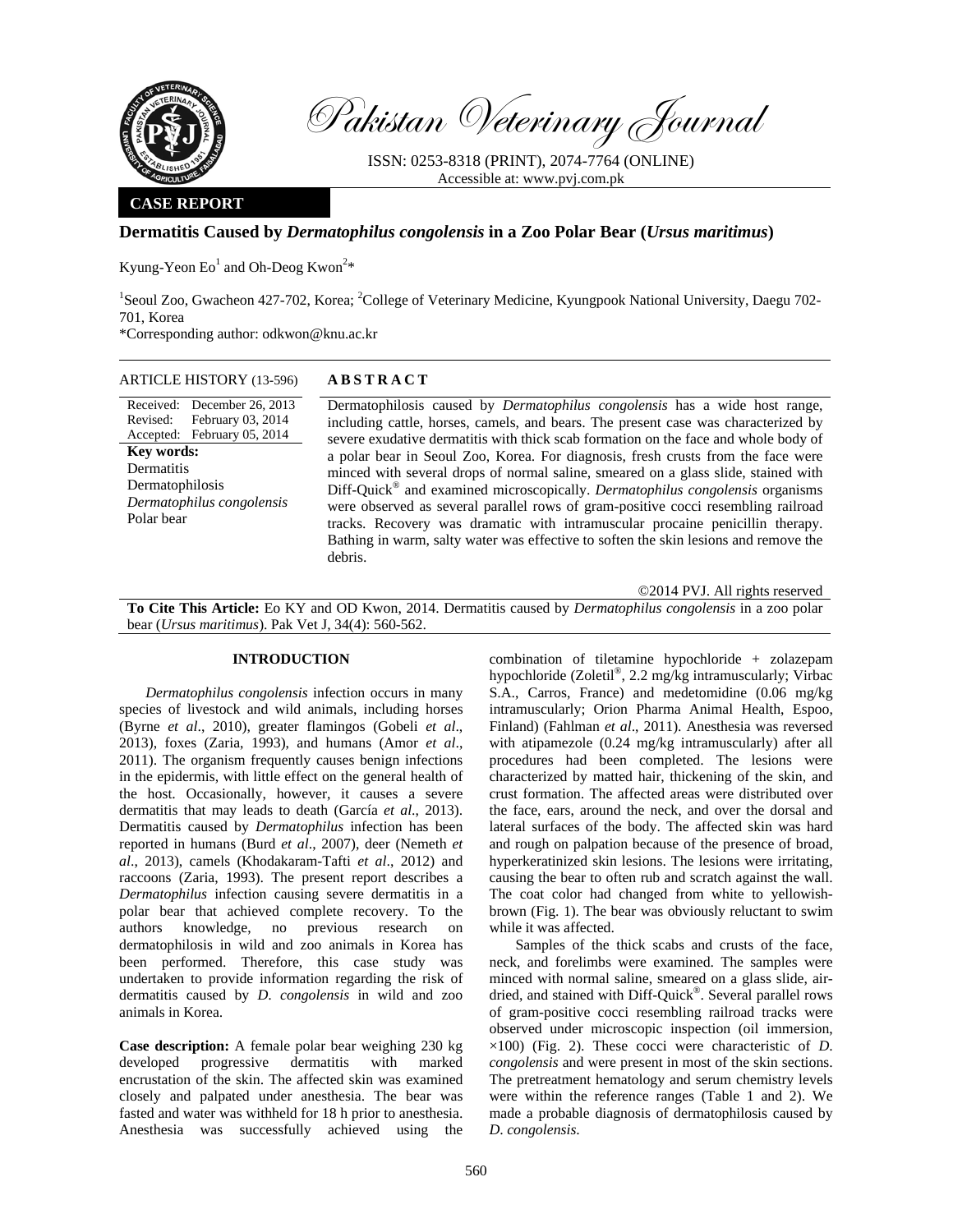

Fig. 1: The lesions were distributed over the face, ears, neck, and whole body. The skin lesions showed hyperkeratosis. Thick scabs were sampled from the face and neck.



Fig. 2: Under microscopic inspection (×100), parallel rows of grampositive cocci resembling railroad tracks were observed after Diff-Quick® staining.

The bear was thoroughly soaked in warm, salty water (35 ppt, ‰) containing dissolved natural black salt produced in Mt. Himalaya to soften the scabs and crusts of the skin lesions. After cleansing the whole body with KetoChlor®, a skin care shampoo (Virbac AH Inc, Fort Worth, TX), the debris of the affected lesions was gently removed. The skin lesions improved dramatically after treatment with one high dose of 22,000 IU/kg penicillin G procaine (Cheil Bio Co., Ansan, Korea) administered intramuscularly. The bear was confined to its pen during treatment to reduce the risk of spread and cross-infection by constant wetting. Clinical improvement was indicated by the loss of scabs, a return to the typical milky white hair color, and a return to swimming in the pool.

#### **DISCUSSION**

Dermatophilosis is an acute or chronic infection of the epidermis resulting from exudative dermatitis with scab formation caused by *D. congolensis* (Khodakaram-Tafti *et al*., 2012). The disease can affect many species of domestic and wild animals, and occasionally affects humans (Zaria, 1993; Amor *et al*., 2011). The clinical

**Table 1:** Hematology test results of a polar bear infected with *Dermatophilus congolensis*.

| Parameter                                           | Result | Reference<br>values (ISIS) |
|-----------------------------------------------------|--------|----------------------------|
| White blood cells (×103/µL)                         | 10.86  | $9.52 \pm 3.08$            |
| Red blood cells (×1000 <sup>6</sup> /µL)            | 6.00   | $6.79 \pm 1.07$            |
| Hemoglobin (g/dL)                                   | 13.3   | $15.5 \pm 2.0$             |
| Hematocrit (%)                                      | 34.3   | $44.1 \pm 5.4$             |
| Mean corpuscular volume (fl)                        | 57.1   | $65.7 \pm 7.0$             |
| Mean corpuscular hemoglobin (pg)                    | 22.2   | $23.1 \pm 1.9$             |
| Mean corpuscular hemoglobin<br>concentration (g/dL) | 38.8   | $35.0 \pm 1.7$             |
| Platelets $(x103/\mu L)$                            | 614    | $441 \pm 156$              |

**Table 2:** Serum biochemistry test results of a polar bear infected with *Dermatophilus congolensis*.

| Parameter                               | Result | Reference     |
|-----------------------------------------|--------|---------------|
|                                         |        | values (ISIS) |
| Total protein (g/dL)                    | 8.9    | $8.0 \pm 1.0$ |
| Albumin (g/dL)                          | 2.9    | $4.0 + 0.5$   |
| Direct bilirubin (mg/dL)                | 0.1    | $0.0 + 0.1$   |
| Total bilirubin (mg/dL)                 | 0.3    | $0.2 + 0.2$   |
| Gamma-glutamyl transpeptidase (U/L)     | 71     | 132±182       |
| Glutamic oxaloacetic transaminase (U/L) | 72     | $80 + 34$     |
| Glutamic pyruvic transaminase (U/L)     | 15     | 40±34         |
| Alkaline phosphatase (U/L)              | 231    | $66 + 94$     |
| Lactic dehydrogenase (U/L)              | 290    | 707±474       |
| Creatine phosphokinase(U/L)             | 73     | 180±219       |
| Triglycerides (mg/dL)                   | 152    | 199±101       |
| Total cholesterol (mg/dL)               | 242    | $289 + 54$    |
| Glucose (mg/dL)                         | 242    | 119±37        |
| Uric acid (mg/dL)                       | 0.8    | $1.0 + 0.3$   |
| Creatinine (mg/dL)                      | 0.8    | $1.2 \pm 0.4$ |
| Blood urea nitrogen (mg/dL)             | 40.8   | 20±9          |
| Inorganic phosphorus (mg/dL)            | 6.0    | $6.2 \pm 1.4$ |
| Calcium (mg/dL)                         | 7.7    | $9.3 \pm 0.7$ |

signs of dermatophilosis are hair matted together into paintbrush lesions, crust or scab formation as the initial lesions coalesce and accumulation of cutaneous keratinized material forming wart-like lesions (Khodakaram-Tafti *et al*., 2012). The clinical findings in the present case were progressive dermatitis with alopecia on the muzzle, thickening of the skin, and crust formation due to hyperkeratinized skin. The affected areas were generalized over the face, ears, neck, and whole body. The lesions caused itchiness so that the bear often rubbed and scratched at the skin. The coat color changed from white to yellowish-brown due to serum exudates with diffuse exudation. These findings are similar to those reported in wild mammals (Zaria, 1993; Khodakaram-Tafti *et al*., 2012).

The diagnosis depends largely on the appearance of lesions in clinically affected animals and the demonstration of *D*. *congolensis* in stained smears from scabs (Byrne *et al*., 2010). Diff-Quick®-stained smears from thick scabs and crusts of the face, body, and forelimbs in the present case revealed the characteristic *D*. *congolensis* organisms arranged in several parallel rows of gram-positive cocci that resembled railroad tracks. Byrne *et al*. (2010) described a case in which a complete blood count and serum biochemical panel was within normal limits in a *D*. *congolensis*-infected pony. In the present case, the pretreatment hematology and serum chemistry levels were also within the reference ranges.

For treatment, the bear was thoroughly soaked in warm, salty water (35 ppt, ‰) containing dissolved natural black salt to soften the scabs and crusts. Antibacterial shampoo was applied to the whole body to